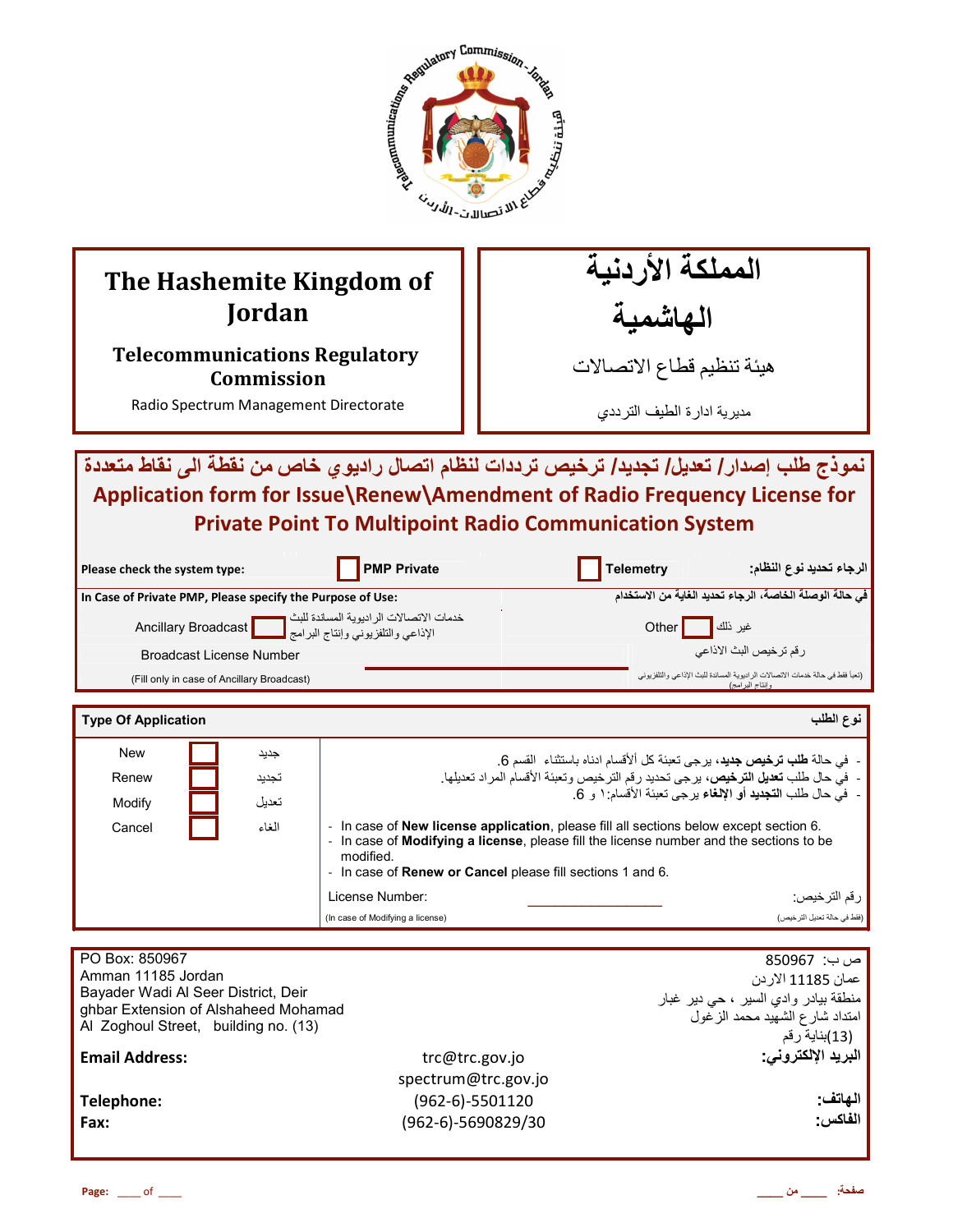

L

# **دا\_رة إدارة ا%طف ا%رددي**

#### **Radio Spectrum Management Department**

نموذج طلب إصدار / تعديل/ تجديد/ ترخيص ترددات لنظام اتصال راديوي خاص من نقطة الى نقاط متعددة

**Application form for Issue\Renew\Amendment of Radio Frequency License for Private Point To Multipoint Radio Communication System** ر;م رrF Bدم اط%ب: **\_\_\_\_\_\_\_\_\_\_\_\_\_\_\_\_\_\_\_\_\_\_** :number Reference Applicant

| $\overline{1}$ .                          | Administrative Information (to be filled by Applicant)                                                                                                                                                                                                                                                                           |                                                                                                                                                                                                        |                    |                 | ١ __ معلومات ادارية (تعبأ من قِبل مُقدم الطلب) |                |
|-------------------------------------------|----------------------------------------------------------------------------------------------------------------------------------------------------------------------------------------------------------------------------------------------------------------------------------------------------------------------------------|--------------------------------------------------------------------------------------------------------------------------------------------------------------------------------------------------------|--------------------|-----------------|------------------------------------------------|----------------|
| 1.1                                       | اسم المرخص له / Licensee Name                                                                                                                                                                                                                                                                                                    |                                                                                                                                                                                                        |                    |                 |                                                |                |
| 1.2                                       | رمز المستخدم / User ID<br>your User ID) /                                                                                                                                                                                                                                                                                        | (Fill "Applicant Identification form", in case you are a new applicant or you do not have<br>(الرجاء تعبئة "طلب تحديد هوية مقدم الطلب " في حال كنت تقدم طلب لأول مرة أو لا تعرف رمز المستخدم الخاص بك) |                    |                 |                                                |                |
| 1.3                                       |                                                                                                                                                                                                                                                                                                                                  | الشخص المخول بالتوقيع / Authorized Person                                                                                                                                                              |                    |                 |                                                |                |
| 1.4<br>المسؤول التقنى / Technical Contact |                                                                                                                                                                                                                                                                                                                                  |                                                                                                                                                                                                        |                    |                 |                                                |                |
|                                           | أتعهد بأن المعلومات المذكورة في هذا الطلب وأيّ معلومات أخرى مرفقة به، هي معلومات صحيحة. كما أنني أتعهد بأنني اطلعت على جميع القوانين والقرارات والشروط<br>المنظمة للترخيص الراديوي والتي يجب على الإلتزام بها لحين صدور هذا الترخيص.                                                                                             |                                                                                                                                                                                                        |                    |                 |                                                |                |
|                                           | I certify that the information on this form and any other information given in support of this application are correct. I also certify that I<br>have read the TRC Regulations and the licensing terms and conditions Specified by the TRC which I shall abide by throughout the<br>process until issuance of the radio license. |                                                                                                                                                                                                        |                    |                 |                                                |                |
|                                           |                                                                                                                                                                                                                                                                                                                                  |                                                                                                                                                                                                        |                    |                 |                                                |                |
|                                           | Date Of Submission:                                                                                                                                                                                                                                                                                                              |                                                                                                                                                                                                        | تاريخ تقديم الطلب: | Signature/Seal: |                                                | التوقيع/الختم: |
|                                           |                                                                                                                                                                                                                                                                                                                                  | dd / mm / yyyy                                                                                                                                                                                         |                    |                 |                                                |                |

| 2.                                          | For Administrative use Only                                                            |                |                     |            | للاستخدام الاداري <u>فقط</u> |
|---------------------------------------------|----------------------------------------------------------------------------------------|----------------|---------------------|------------|------------------------------|
| $\vert$ 2.1<br>المرجع /TRC Reference Number |                                                                                        |                |                     |            |                              |
| 2.2                                         | Name of TRC Employee who received the application/<br>إسم موظف الهيئة الذي استلم الطلب |                |                     |            |                              |
| receipt:                                    | Date of Application                                                                    | dd / mm / yyyy | تاريخ استلام الطلب: | Signature: | التوقيع:                     |

| 3.  | <b>Frequency Information</b>                                                                                                                                                        |                    |            |              |                                                | ٣. معلومات التردد |
|-----|-------------------------------------------------------------------------------------------------------------------------------------------------------------------------------------|--------------------|------------|--------------|------------------------------------------------|-------------------|
| 3.1 | نطاق التردد / (Frequency Range (MHz                                                                                                                                                 |                    |            |              |                                                |                   |
| 3.2 | عرض النطاق الترددي / Channel Bandwidth (MHz)                                                                                                                                        |                    |            |              |                                                |                   |
| 3.3 | نمط التشغيل / Mode of Operation                                                                                                                                                     | <b>Half Duplex</b> |            | منفر د       | <b>Duplex</b>                                  | مزدوج             |
| 3.4 | عدد الترددات المطلوبة / Number of Required Frequencies<br>(Number of required frequency pairs in case of duplex operation)<br>(عدد ازواج الترددات المطلوبة في حالة التشغيل المزدوج) |                    |            |              |                                                |                   |
| 3.5 | List of Preferred Frequencies (MHz) /<br>قائمة التر ددات المفضلة                                                                                                                    | #                  | ار سال/ Tx | استقبال / Rx | نوع التعديل/Type of Modification<br>اضافة /Add | حذف / Delete      |
|     | - In case 3.3 Mode of Operation = Half Duplex please fill only Tx                                                                                                                   | 3.5.1              |            |              |                                                |                   |
|     | Frequencies /<br>في حال 3.3 نمط التشغيل = منفر د، الرجاء تعبئة ترددات الإرسال فقط                                                                                                   | 3.5.2              |            |              |                                                |                   |
|     | - In case 3.3 Mode of Operation = Duplex please fill Tx and Rx<br>Frequencies /<br>في حال 3.3 نمط التشغيل = مزدوج، الرجاء تعبئة ترددات الإرسال والإستقبال                           | 3.5.3              |            |              |                                                |                   |
|     |                                                                                                                                                                                     | 3.5.4              |            |              |                                                |                   |
|     |                                                                                                                                                                                     | 3.5.5              |            |              |                                                |                   |
|     |                                                                                                                                                                                     | 3.5.6              |            |              |                                                |                   |
|     |                                                                                                                                                                                     | 3.5.7              |            |              |                                                |                   |
|     |                                                                                                                                                                                     | 3.5.8              |            |              |                                                |                   |
|     |                                                                                                                                                                                     | 3.5.9              |            |              |                                                |                   |
|     |                                                                                                                                                                                     | 3.5.10             |            |              |                                                |                   |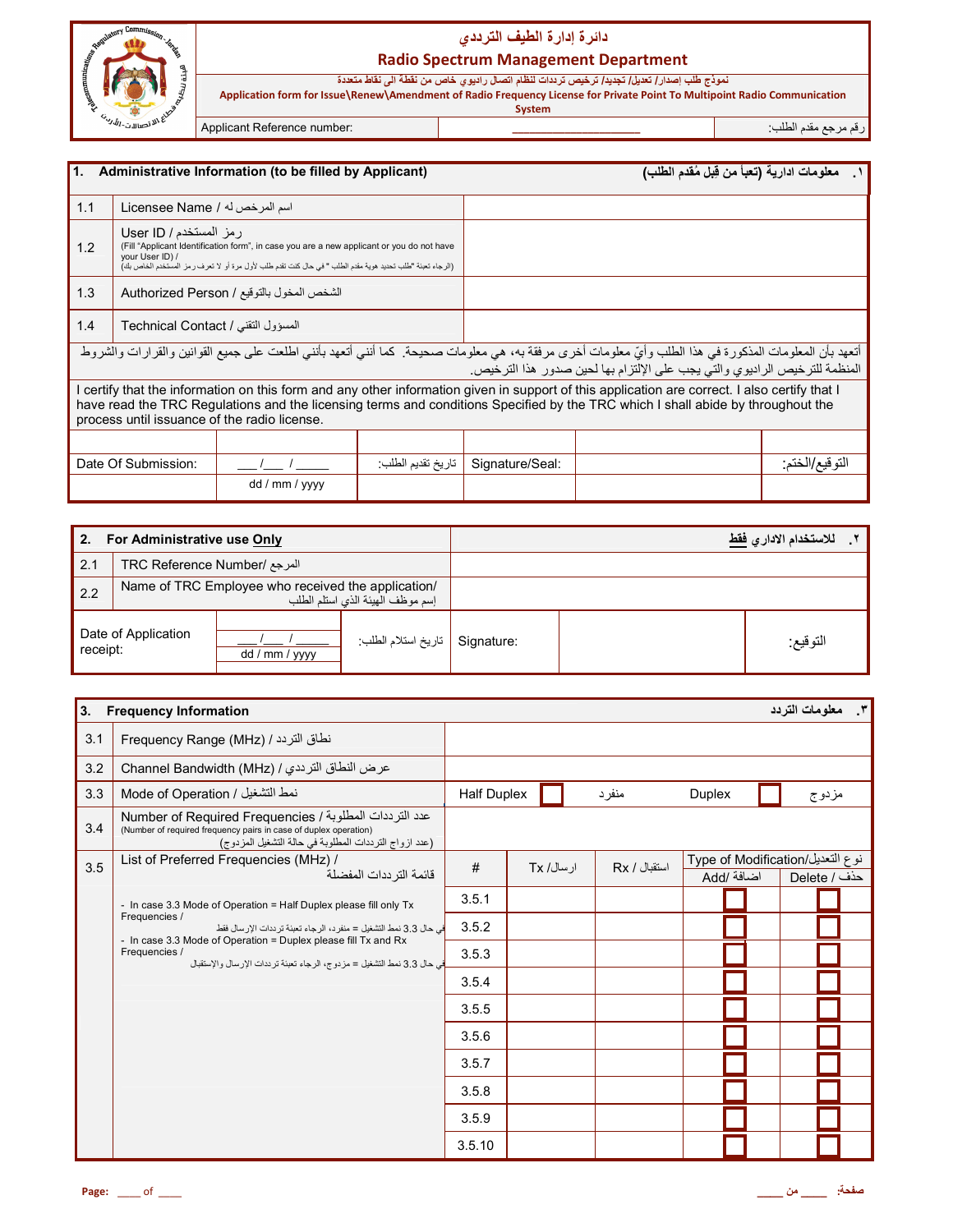

# دائرة إدارة الطيف الترددي

## **Radio Spectrum Management Department**

نموذج طلب إصدار/ تعديل/ تجديد/ ترخيص ترددات لنظام اتصال راديوي خاص من نقطة الى نقاط متعددة<br>Application form for Issue\Renew\Amendment of Radio Frequency License for Private Point To Multipoint Radio Communication System

Applicant Reference number:

# رقم مرجع مقدم الطلب<sup>.</sup>

Remarks:<br>- In case of multiple Central Stations, please fill sections 4 and 5 for each Station.

| <b>Center Station</b><br>4. |                                                                                                                                            | حطة المركزية |  |
|-----------------------------|--------------------------------------------------------------------------------------------------------------------------------------------|--------------|--|
| 4.1                         | معرف المحطة المركزية / Center Station ID                                                                                                   |              |  |
| 4.2                         | Number of required channels / Channel pairs*<br>عدد التر ددات المطلوبة                                                                     |              |  |
| 4.3                         | قائمة القنوات المفضلة / *List of preferred Channels<br>(provide list of comma separated IDs of corresponding channels<br>from section 3.5) |              |  |

|                     | 4.4 Center Station Geographical information | <b>  4.4</b> المعلومات الجغرافية للمحطة المركزية |
|---------------------|---------------------------------------------|--------------------------------------------------|
| 14.4.1              | اسم الموقع / *Site name                     |                                                  |
| $\vert 4.4.2 \vert$ | رمز الموقع / Site code                      |                                                  |
| 4.4.3               | عنوان المحطة / Station Address              |                                                  |
| 4.4.4               | خط الطول / Longitude* /                     | Deg.<br>Min.<br>Sec.                             |
| 4.4.5               | خط العرض / <u>*Latitude</u>                 | N<br>Min.<br>Sec.<br>Deg.                        |

|       | 4.5 Center Station Equipment details (Main)                                       | 4.5 تفاصيل جهاز المحطة المركزية (الأساسي) |
|-------|-----------------------------------------------------------------------------------|-------------------------------------------|
| 4.5.1 | الشركة المصنِّعة / Manufacturer* /                                                |                                           |
| 4.5.2 | الطراز / Model* /                                                                 |                                           |
| 4.5.3 | نطاق التريد / *Frequency range (MHz)                                              |                                           |
| 4.5.4 | الحد الأقصى لقوة الارسال / *[Max. Transmitting Power [W]                          |                                           |
| 4.5.5 | القدرة المشعة الفعالة /* [W] Effective Radiated Power                             |                                           |
| 4.5.6 | القدرة المطلوبة الصادرة عن /* [W] Required Transmitter Output [W]<br>جهاز الإرسال |                                           |
| 4.5.7 | نوع التضمين / Modulation Type                                                     |                                           |
| 4.5.8 | الحساسية / *Sensitivity [dBm]                                                     |                                           |
| 4.5.9 | نسبة الحماية / Protection Ratio [dB]                                              |                                           |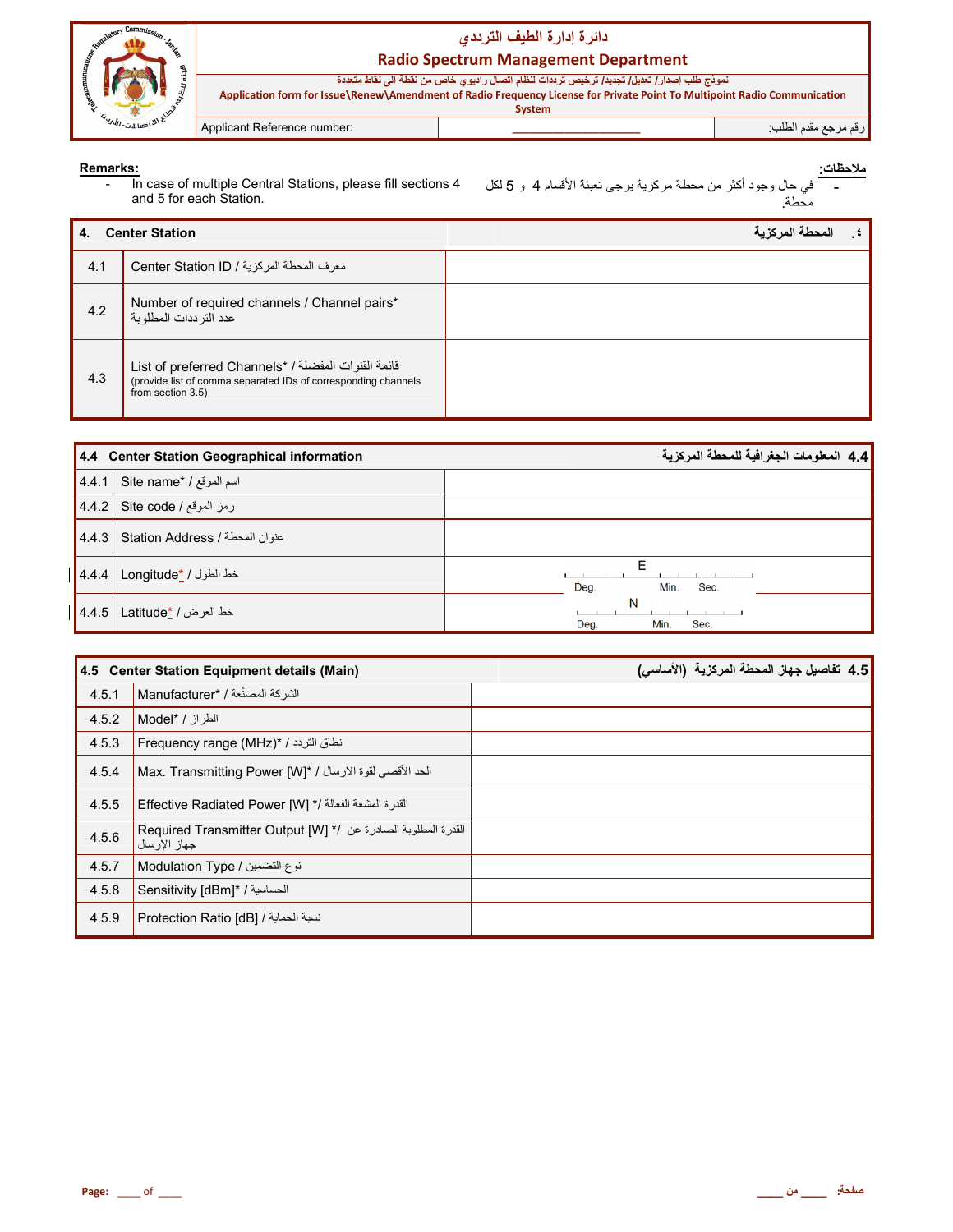

# **دا\_رة إدارة ا%طف ا%رددي**

**Radio Spectrum Management Department**

 **System**

نموذج طلب إصدار / تعديل/ تجديد/ ترخيص ترددات لنظام اتصال راديوي خاص من نقطة الى نقاط متعددة **Application form for Issue\Renew\Amendment of Radio Frequency License for Private Point To Multipoint Radio Communication** 

ر;م رrF Bدم اط%ب: **\_\_\_\_\_\_\_\_\_\_\_\_\_\_\_\_\_\_\_\_\_\_** :number Reference Applicant

| Please Fill the same Center Station ID used in 4.1 | ا الرجاء تعبئة نفس معرف المحطة المركزية المستعمل في 4.1 |
|----------------------------------------------------|---------------------------------------------------------|
| Center Station ID:                                 | معر ف المحطة المر كزية:                                 |

|       | 4.6 Center Station Equipment details (Standby) |  |
|-------|------------------------------------------------|--|
| 4.6.1 | △ الشركة المصنِّعة /* Manufacturer │           |  |
|       | ∣ الطراز /* Model 1.6.2 ∣                      |  |

| 4.7    | <b>Base Station Antenna Details</b>                                                                        | 4.7 تفاصيل هوائي المحطة القاعدية                                                                                                                                                                                                                                                                                     |
|--------|------------------------------------------------------------------------------------------------------------|----------------------------------------------------------------------------------------------------------------------------------------------------------------------------------------------------------------------------------------------------------------------------------------------------------------------|
| 4.7.1  | الشركة المصنِّعة /* Manufacturer                                                                           |                                                                                                                                                                                                                                                                                                                      |
| 4.7.2  | الطراز / Model*                                                                                            |                                                                                                                                                                                                                                                                                                                      |
| 4.7.3  | Antenna Gain (dBi) */ الموائي /*                                                                           |                                                                                                                                                                                                                                                                                                                      |
| 4.7.4  | إرتفاع الهوائي فوق مستوى / *Antenna Height AGL (m)<br>الأرض                                                |                                                                                                                                                                                                                                                                                                                      |
| 4.7.5  | ارتفاع الهوائي / Antenna Height above the mast base (m)<br>عن قاعدة البرج أو العامود (م)                   |                                                                                                                                                                                                                                                                                                                      |
| 4.7.6  | كيفية تثبيت الهوائي / Antenna Mounting type                                                                | Green Field<br>Rooftop<br>Wall Mount<br><b>Indoor Solution</b>                                                                                                                                                                                                                                                       |
| 4.7.7  | الاستقطاب /* Polarization                                                                                  | $M - Mixed / \frac{1}{2}$ مدموج<br>أفقى/ H - Horizontal<br>عامودي /V - Vertical                                                                                                                                                                                                                                      |
| 4.7.8  | Directivity* (Choose General class of Antenna Pattern) /<br>الاتجاهية (اختر الطبقة العامة من نمط الهو ائي) | ND: Omni-directional (E.g. Co-Linear, End-Fed Vertical Dipole, Radiating Cable)<br>EA: Directional Elliptical (E.g. Yagi, Stacked Array)<br>LA: Directional Cardioid (E.g. Cardioid)<br>DE: Directional: Figure-of-eight (E.g. Horizontal Dipole)<br>LA: Directional: Off-set Omni (E.g. Center-Fed Vertical Dipole) |
|        | <b>Directional Antenna</b><br>(Fill only in case Directivity different than Omni-directional)              | هوائي اتجاهي<br>(تعبأ فقط في حالة الاتجاهية مختلفة عن Omni-directional)                                                                                                                                                                                                                                              |
| 4.7.9  | سمت الإشعاع / *(°) Azimuth of Maximum Radiation<br>الأقصى                                                  |                                                                                                                                                                                                                                                                                                                      |
|        | عرض الإشعاع لمتوسط القدرة / *(°) Half-Power Beamwidth   1.7.10                                             |                                                                                                                                                                                                                                                                                                                      |
| 4.7.11 | نسبة الأمامي إلى الخلفي / *Front-to-Back Ratio (dB)                                                        |                                                                                                                                                                                                                                                                                                                      |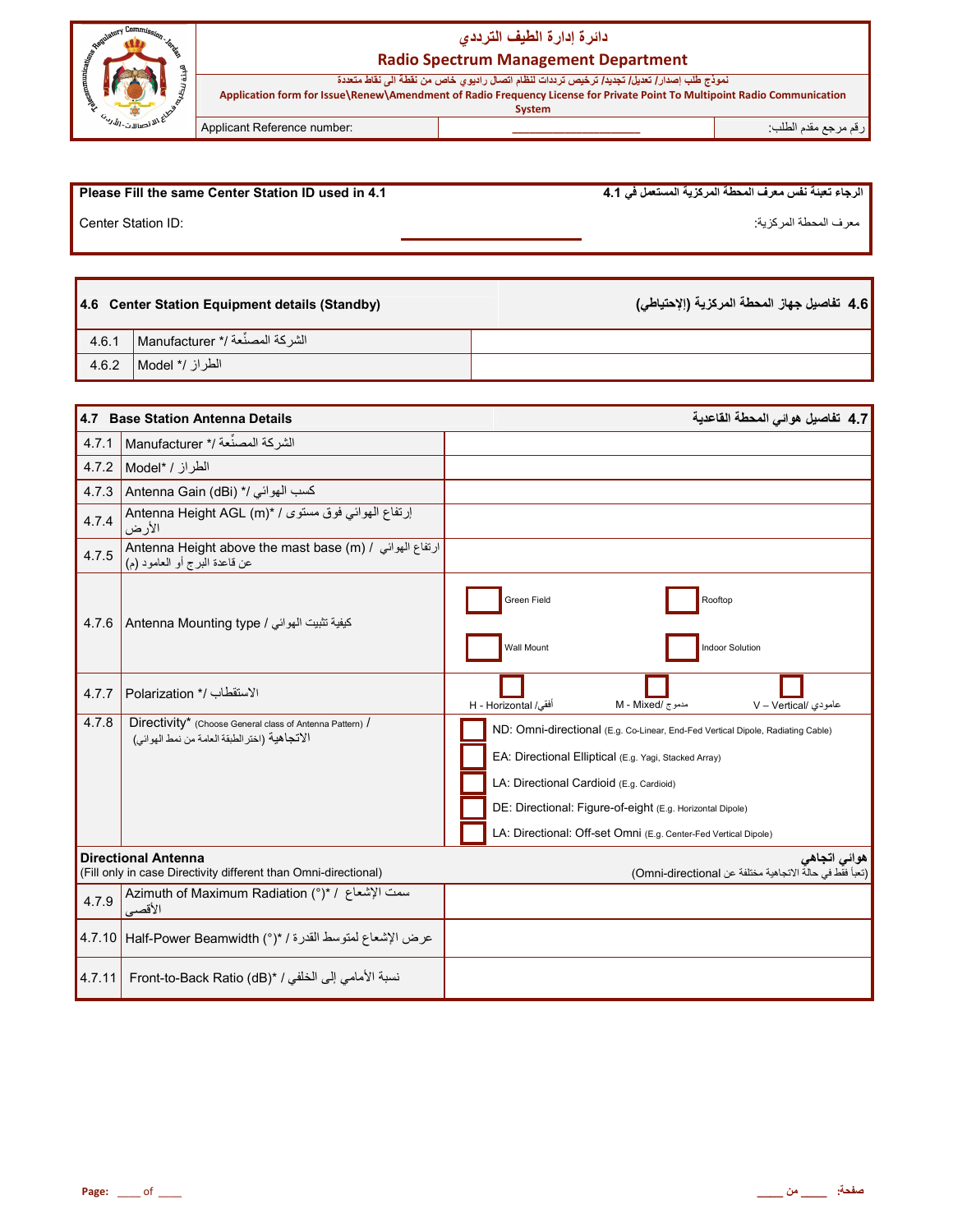

# **دا\_رة إدارة ا%طف ا%رددي**

**Radio Spectrum Management Department**

نموذج طلب إصدار / تعديل/ تجديد/ ترخيص ترددات لنظام اتصال راديوي خاص من نقطة الى نقاط متعددة

**Application form for Issue\Renew\Amendment of Radio Frequency License for Private Point To Multipoint Radio Communication System**

ر;م رrF Bدم اط%ب: **\_\_\_\_\_\_\_\_\_\_\_\_\_\_\_\_\_\_\_\_\_\_** :number Reference Applicant

#### **Please Fill the corresponding Center Station ID used in 4.1**

Center Station ID:

الرجاء تعبئة معرف المحطة المركزية المناسبة المستع*مل في* 4.1

معرف المحطة المركزية:

| 5.                                                                                 | <b>0 . الأجهزة الطرفية</b><br><b>Corresponding Terminal Stations</b>                                                    |                   |                   |                                               |  |
|------------------------------------------------------------------------------------|-------------------------------------------------------------------------------------------------------------------------|-------------------|-------------------|-----------------------------------------------|--|
|                                                                                    |                                                                                                                         | <b>Terminal 1</b> | <b>Terminal 2</b> | <b>Terminal 3</b>                             |  |
| 5.1                                                                                | الشركة المصنِّعة / *Manufacturer                                                                                        |                   |                   |                                               |  |
| 5.2                                                                                | الطراز /* Model                                                                                                         |                   |                   |                                               |  |
| 5.3                                                                                | Site Name* / اسم الموقع /                                                                                               |                   |                   |                                               |  |
| 5.4                                                                                | خط الطول / *Longitude                                                                                                   |                   |                   |                                               |  |
| 5.5                                                                                | خط العرض/ *Latitude                                                                                                     |                   |                   |                                               |  |
| 5.6                                                                                | Maximum Transmitting Power (W)* /<br>الحد الأقصىي لقوة الارسال                                                          |                   |                   |                                               |  |
| 5.7                                                                                | <b>Frequency</b> (MHz)* / التردد<br>(provide list of comma separated IDs of corresponding channels from<br>section 3.5) |                   |                   |                                               |  |
|                                                                                    | <b>Antenna Details</b>                                                                                                  |                   |                   | تفاصيل الهوائي                                |  |
| 5.8                                                                                | الشركة المصنِّعة /* Manufacturer                                                                                        |                   |                   |                                               |  |
| 5.9                                                                                | الطراز /* Model                                                                                                         |                   |                   |                                               |  |
| 5.10                                                                               | Antenna Gain (dBi)* / شسب المهوائي                                                                                      |                   |                   |                                               |  |
|                                                                                    | Directivity *(Choose General class of Antenna Pattern)                                                                  |                   |                   | الاتجاهية (اختر الطبقة العامة من نمط الهوائي) |  |
| ND: Omni-directional (E.g. Co-Linear, End-Fed Vertical Dipole, Radiating<br>Cable) |                                                                                                                         |                   |                   |                                               |  |
| EA: Directional Elliptical (E.g. Yagi, Stacked Array)                              |                                                                                                                         |                   |                   |                                               |  |
| LA: Directional Cardioid (E.g. Cardioid)                                           |                                                                                                                         |                   |                   |                                               |  |
| DE: Directional: Figure-of-eight (E.g. Horizontal Dipole)                          |                                                                                                                         |                   |                   |                                               |  |
| LA: Directional: Off-set Omni (E.g. Center-Fed Vertical Dipole)                    |                                                                                                                         |                   |                   |                                               |  |
|                                                                                    | <b>Directional Antenna</b><br>هوائی اتجاهی                                                                              |                   |                   |                                               |  |
| 5.11                                                                               | Azimuth of Maximum Radiation (°) / سمت الإشعاع / (°)<br>الأقصىي                                                         |                   |                   |                                               |  |
| 5.12                                                                               | عرض الإشعاع لمتوسط / (°) Half-Power Beamwidth<br>القدرة                                                                 |                   |                   |                                               |  |
| 5.13                                                                               | <mark>نسبة الأمامي إلى الخلفي</mark> / Front-to-Back Ratio (dB)                                                         |                   |                   |                                               |  |

#### **Remarks:**

- If needed, please use more than one copy of this page.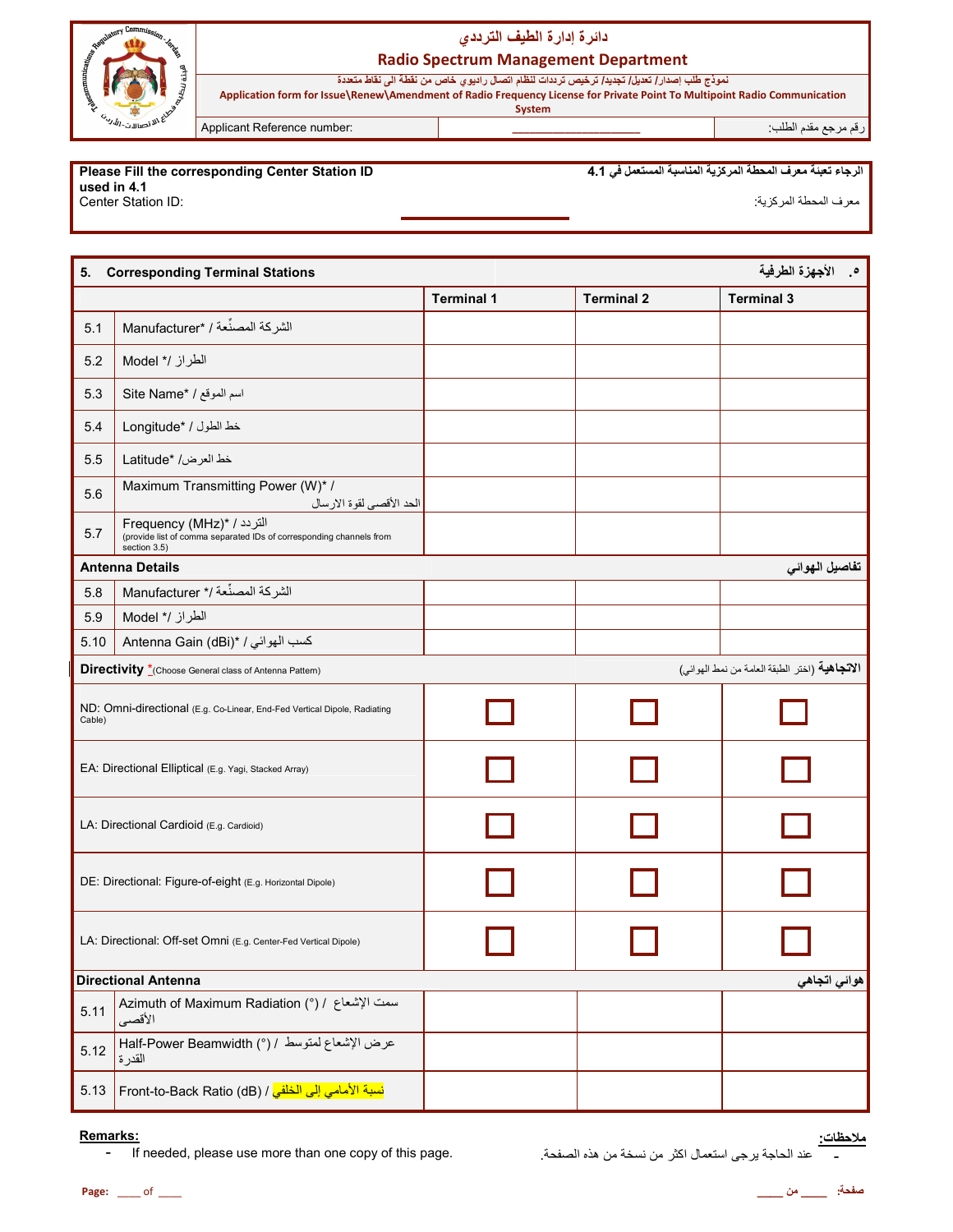

## دائرة إدارة الطيف الترددي

#### **Radio Spectrum Management Department**

نموذج طلب إصدار/ تعديل/ تجديد/ ترخيص ترددات لنظام اتصال راديوي خاص من نقطة الى نقاط متعددة<br>Application form for Issue\Renew\Amendment of Radio Frequency License for Private Point To Multipoint Radio Communication System

Applicant Reference number:

رقم مرجع مقدم الطلب<sup>.</sup>

| 6.   | ٦.     قائمة التراخيص<br>License(s) List |               |                                     |  |  |
|------|------------------------------------------|---------------|-------------------------------------|--|--|
|      | (fill only in case of Renew or Cancel)   |               | (تعبأ فقط في حالة التجديد أو الغاء) |  |  |
|      | 6.1                                      | 6.2           |                                     |  |  |
| $\#$ | License Number/                          | Expiry Date / |                                     |  |  |
|      | رقم الترخيص                              |               | تاريخ انتهاء الصلاحية               |  |  |
|      |                                          |               |                                     |  |  |
|      |                                          |               |                                     |  |  |
|      |                                          |               |                                     |  |  |
|      |                                          |               |                                     |  |  |
|      |                                          |               |                                     |  |  |
|      |                                          |               |                                     |  |  |
|      |                                          |               |                                     |  |  |
|      |                                          |               |                                     |  |  |
|      |                                          |               |                                     |  |  |
|      |                                          |               |                                     |  |  |
|      |                                          |               |                                     |  |  |
|      |                                          |               |                                     |  |  |
|      |                                          |               |                                     |  |  |
|      |                                          |               |                                     |  |  |
|      |                                          |               |                                     |  |  |
|      |                                          |               |                                     |  |  |
|      |                                          |               |                                     |  |  |
|      |                                          |               |                                     |  |  |
|      |                                          |               |                                     |  |  |
|      |                                          |               |                                     |  |  |
|      |                                          |               |                                     |  |  |
|      |                                          |               |                                     |  |  |
|      |                                          |               |                                     |  |  |
|      |                                          |               |                                     |  |  |
|      |                                          | $\frac{1}{2}$ |                                     |  |  |
|      |                                          | $1 - 1$       |                                     |  |  |

### Remarks:

 $\mathbf{r}$ If needed, please use more than one copy of this page.

# <u>ملاحظات:</u><br>-

عند الحاجة يرجى استعمال اكثر من نسخة من هذه الصفحة.

| <b>Documents required</b> |  |
|---------------------------|--|
|---------------------------|--|

الوثانق المطلوبة